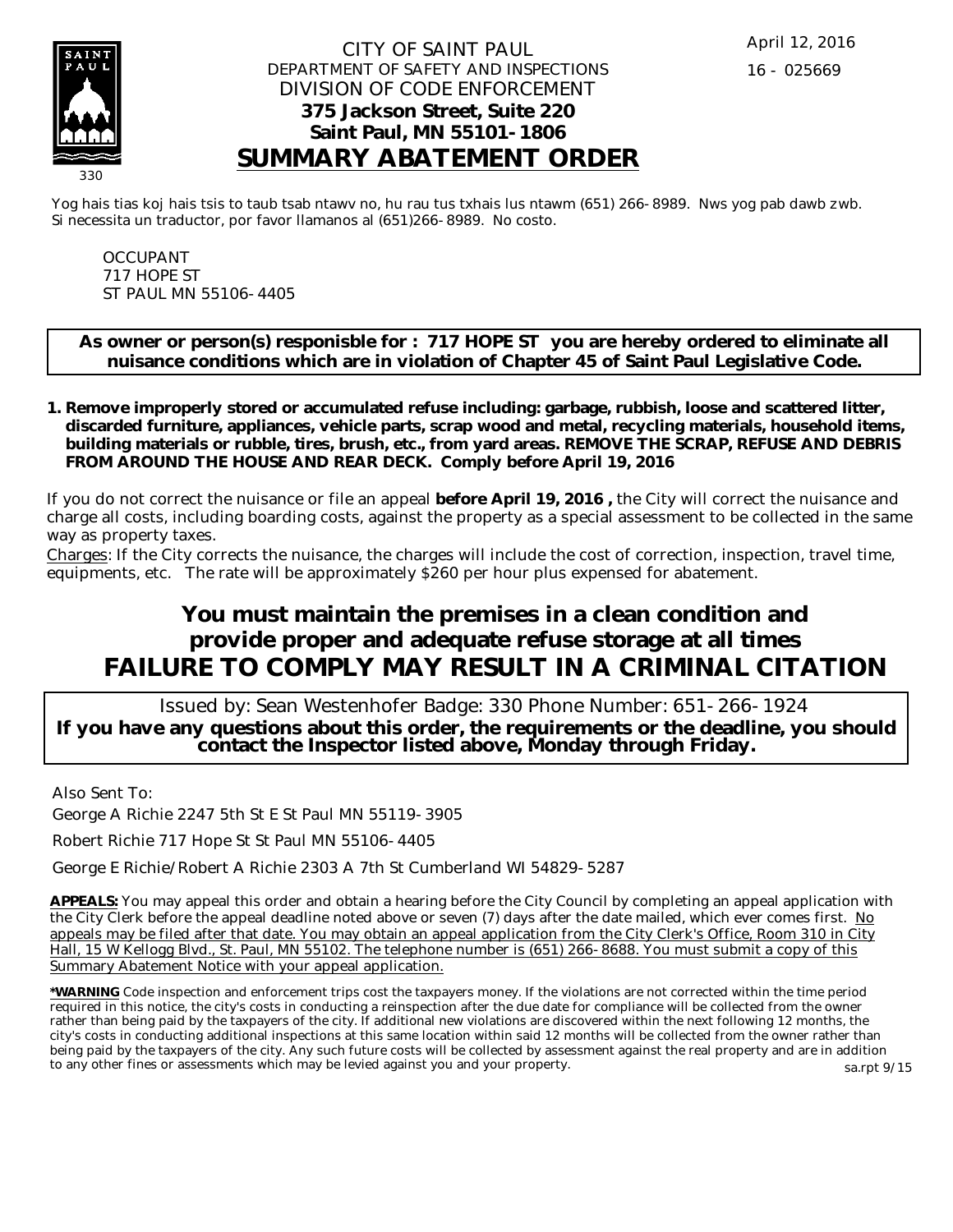

Yog hais tias koj hais tsis to taub tsab ntawv no, hu rau tus txhais lus ntawm (651) 266-8989. Nws yog pab dawb zwb. Si necessita un traductor, por favor llamanos al (651)266-8989. No costo.

GEORGE A RICHIE 2247 5TH ST E ST PAUL MN 55119-3905

**As owner or person(s) responisble for : 717 HOPE ST you are hereby ordered to eliminate all nuisance conditions which are in violation of Chapter 45 of Saint Paul Legislative Code.**

**Remove improperly stored or accumulated refuse including: garbage, rubbish, loose and scattered litter, 1. discarded furniture, appliances, vehicle parts, scrap wood and metal, recycling materials, household items, building materials or rubble, tires, brush, etc., from yard areas. REMOVE THE SCRAP, REFUSE AND DEBRIS FROM AROUND THE HOUSE AND REAR DECK. Comply before April 19, 2016**

If you do not correct the nuisance or file an appeal **before April 19, 2016 ,** the City will correct the nuisance and charge all costs, including boarding costs, against the property as a special assessment to be collected in the same way as property taxes.

Charges: If the City corrects the nuisance, the charges will include the cost of correction, inspection, travel time, equipments, etc. The rate will be approximately \$260 per hour plus expensed for abatement.

# **You must maintain the premises in a clean condition and provide proper and adequate refuse storage at all times FAILURE TO COMPLY MAY RESULT IN A CRIMINAL CITATION**

 Issued by: Sean Westenhofer Badge: 330 Phone Number: 651-266-1924 **If you have any questions about this order, the requirements or the deadline, you should contact the Inspector listed above, Monday through Friday.**

Also Sent To: **Occupant** 

Robert Richie 717 Hope St St Paul MN 55106-4405

George E Richie/Robert A Richie 2303 A 7th St Cumberland WI 54829-5287

**APPEALS:** You may appeal this order and obtain a hearing before the City Council by completing an appeal application with the City Clerk before the appeal deadline noted above or seven (7) days after the date mailed, which ever comes first. No appeals may be filed after that date. You may obtain an appeal application from the City Clerk's Office, Room 310 in City Hall, 15 W Kellogg Blvd., St. Paul, MN 55102. The telephone number is (651) 266-8688. You must submit a copy of this Summary Abatement Notice with your appeal application.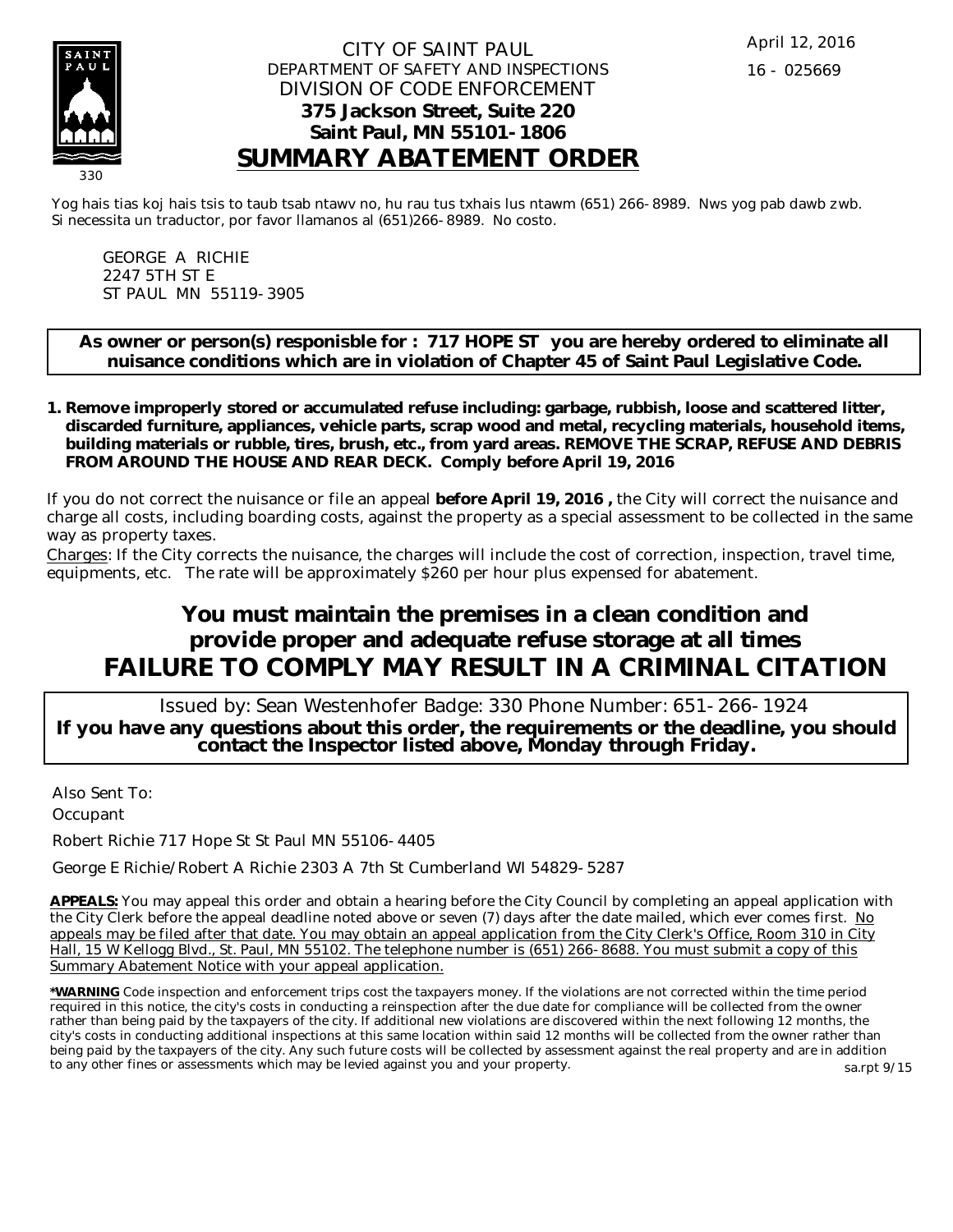

Yog hais tias koj hais tsis to taub tsab ntawv no, hu rau tus txhais lus ntawm (651) 266-8989. Nws yog pab dawb zwb. Si necessita un traductor, por favor llamanos al (651)266-8989. No costo.

ROBERT RICHIE 717 HOPE ST ST PAUL MN 55106-4405

**As owner or person(s) responisble for : 717 HOPE ST you are hereby ordered to eliminate all nuisance conditions which are in violation of Chapter 45 of Saint Paul Legislative Code.**

**Remove improperly stored or accumulated refuse including: garbage, rubbish, loose and scattered litter, 1. discarded furniture, appliances, vehicle parts, scrap wood and metal, recycling materials, household items, building materials or rubble, tires, brush, etc., from yard areas. REMOVE THE SCRAP, REFUSE AND DEBRIS FROM AROUND THE HOUSE AND REAR DECK. Comply before April 19, 2016**

If you do not correct the nuisance or file an appeal **before April 19, 2016 ,** the City will correct the nuisance and charge all costs, including boarding costs, against the property as a special assessment to be collected in the same way as property taxes.

Charges: If the City corrects the nuisance, the charges will include the cost of correction, inspection, travel time, equipments, etc. The rate will be approximately \$260 per hour plus expensed for abatement.

# **You must maintain the premises in a clean condition and provide proper and adequate refuse storage at all times FAILURE TO COMPLY MAY RESULT IN A CRIMINAL CITATION**

 Issued by: Sean Westenhofer Badge: 330 Phone Number: 651-266-1924 **If you have any questions about this order, the requirements or the deadline, you should contact the Inspector listed above, Monday through Friday.**

Also Sent To: **Occupant** 

George A Richie 2247 5th St E St Paul MN 55119-3905

George E Richie/Robert A Richie 2303 A 7th St Cumberland WI 54829-5287

**APPEALS:** You may appeal this order and obtain a hearing before the City Council by completing an appeal application with the City Clerk before the appeal deadline noted above or seven (7) days after the date mailed, which ever comes first. No appeals may be filed after that date. You may obtain an appeal application from the City Clerk's Office, Room 310 in City Hall, 15 W Kellogg Blvd., St. Paul, MN 55102. The telephone number is (651) 266-8688. You must submit a copy of this Summary Abatement Notice with your appeal application.